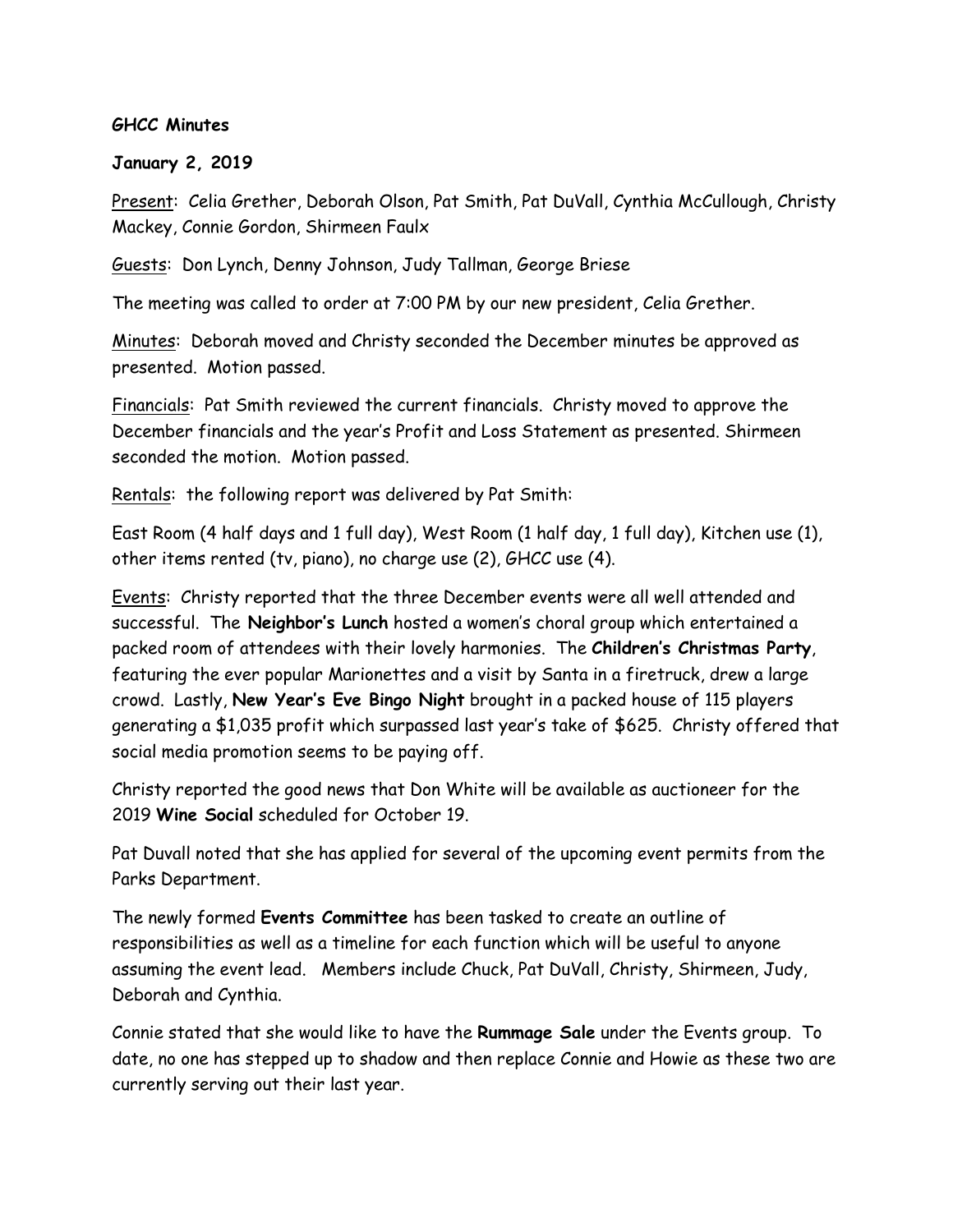A **Neighbor's Lunch** replacement lead is also needed as Celia takes on the GHCC presidency. Celia noted that there are currently programs scheduled through May including "Sail Like a Girl" for the spring lunch.

Christy suggested letting Annette know about this presentation for publicity purposes. Deborah recommended letting the high school know about the program.

Christy read aloud a nice thank you note from the Wolfle staff who were grateful for the children's book donations following the **Fall Book Sale**. Pat Smith added that the board received an impressive \$559 check from Thriftbooks recently.

Denny reported that the second edition and publication of **The Log** was a bit easier for him. All present complimented him on a job well done and expressed approval of the large calendar removal.

Christy's **membership report** was tabled until the next meeting.

Replacements to cover the **Rummage Sale drop-offs** on March 9 and on May 18 are needed as Connie and Howie will be out of town on those dates. Shirmeen volunteered to cover for Connie in May, but boathouse coverage – preferably two people – is still needed for March.

It was agreed that since Alain is not available for take-down after the upcoming **Tuesday Talk**, the audience, which has always been more than willing to help with this chore, would be asked to do so at the end of the program. Set-up for the next day's Neighbor's Lunch will be handled the same way.

Cameron will have Olin give an estimate for **gutter cleaning**. It was suggested that an **electric mechanism with manual override be added to the annex's heavy garage door.** Further, rental clients are experiencing difficulty accessing entrance to the Community Center through the "A" box. Connie moved and Shirmeen seconded that Cameron go ahead with the estimated \$325 expense as well as the purchase of a **new key box** to replace the outside "A" box. Motion passed.

Connie noted that every single person working in the kitchen must have a **food handler's permit**. The **septic issue** will be addressed at a later time.

Judy informed the board that the newly formed **Welcome Committee** has created a 14 page packet with an additional 12 inserts from various organizations in town plus the Fire Department. 47 packets were delivered from May through December. Judy stated that Cameron will be giving the committee quarterly home sales reports which will be a great resource to track growth.

A **new Eagle Scout** earned his badge in December, according to Mike.